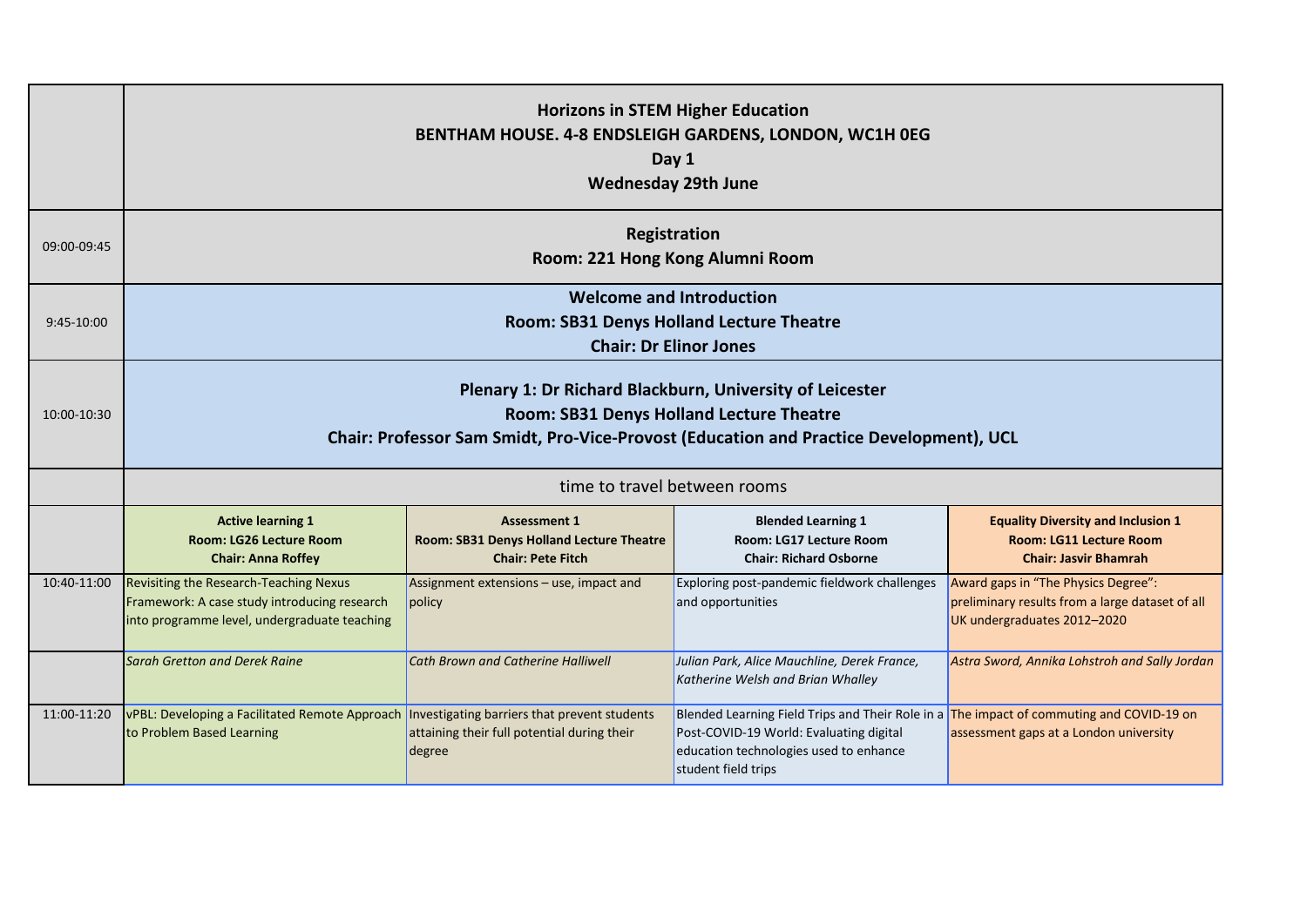|                 | <b>Dylan Williams</b>                                                                                                                                                    | Adrian-Mihai Costea, Lija Abu, Nasra Hersi,<br>Felicia Gunawan, Ellen Coakley, Simon Gould<br>and Ahmed Elbediwy  | Alex Clarke, Christopher Brennan, Thomas<br>Mitchell, Paul Bown and Emma Liu         | <b>Nigel Page and Gary Forster-Wilkins</b>                                                |
|-----------------|--------------------------------------------------------------------------------------------------------------------------------------------------------------------------|-------------------------------------------------------------------------------------------------------------------|--------------------------------------------------------------------------------------|-------------------------------------------------------------------------------------------|
| 11:20-11:50     | <b>Break for coffee</b><br>Room: 221 Hong Kong Alumni Room                                                                                                               |                                                                                                                   |                                                                                      |                                                                                           |
|                 | <b>Active Learning 2</b><br>Room: LG26 Lecture Room<br><b>Chair: Simon Harden</b>                                                                                        | <b>Assessment 2</b><br>Room: SB31 Denys Holland Lecture Theatre<br><b>Chair: Pete Fitch</b>                       | <b>Blended Learning 2</b><br>Room: LG11 Lecture Room<br><b>Chair: Fiona Truscott</b> | <b>Sustainability</b><br>Room: LG17 Lecture Room<br><b>Chair: Neil Williams</b>           |
| $11:50 - 12:10$ | A New Model for Mathematics Teaching and<br>Learning for Engineers                                                                                                       | What does it all mean? Tutor and student<br>experiences of marking grids for assessment<br>on a final year module | A study into engineering students' perceptions<br>towards blended learning           | Will future chemical engineers save us from<br>climate change?                            |
|                 | <b>Sarah Peers</b>                                                                                                                                                       | Jenny Duckworth and Harriet Kopinska                                                                              | Irina Lazar, Alicia Gonzalez-Buelga and Sheila<br><b>Trahar</b>                      | Mark Haw, Hasini Dosapati and Sara Alqattan                                               |
| 12:10 -12:30    | Online video content with embed active learning Have Open-book Open-Web exams reformed<br>enhances students' learning experience                                         | assessment in STEM?                                                                                               | Perceptions, Expectations and Experience of<br>Group Tuition: the Pandemic effect    | A Template for Sustainability Education in<br>Chemistry.                                  |
|                 | Melissa Lacey, Nigel Francis and David Smith                                                                                                                             | Laura Roberts and Joanne Berry                                                                                    | Anne-Marie Gallen, Mark Jones and Anne<br>Campbell                                   | Victoria Hilborne and Martha Neugarten                                                    |
| 12:30-12:50     | From Individual Support to Small-Group Problem-Teaching and Assessing Programming at Scale: A Blockchain Framework to Incentivise<br>Solving: Encouraging Speech Online. | the use of objective rubrics and structured<br>feedback                                                           | <b>Engagement in Online Learning</b>                                                 | Exploring Policies to Adopt STEM Education in<br>Bangladesh                               |
|                 | Abi Kirk                                                                                                                                                                 | <b>Simon Grey and Neil Gordon</b>                                                                                 | Matthew Collison and Billy Thornton                                                  | Asm Shamsul Arefin and Sabbir Ahmed<br>Chowdhury                                          |
| 12:50-13:50     | Lunch<br>Room: 221 Hong Kong Alumni Room                                                                                                                                 |                                                                                                                   |                                                                                      |                                                                                           |
|                 | <b>Active learning 3</b><br>Room: SB31 Denys Holland Lecture Theatre<br><b>Chair: Fiona Truscott</b>                                                                     | <b>Assessment 3</b><br>Room: LG26 Lecture Room<br><b>Chair: Elinor Jones</b>                                      | Scholarship of LT<br>Room: LG17 Lecture Room<br><b>Chair: Pete Fitch</b>             | <b>Online Learning</b><br><b>Room: LG11 Lecture Room</b><br><b>Chair: Richard Osborne</b> |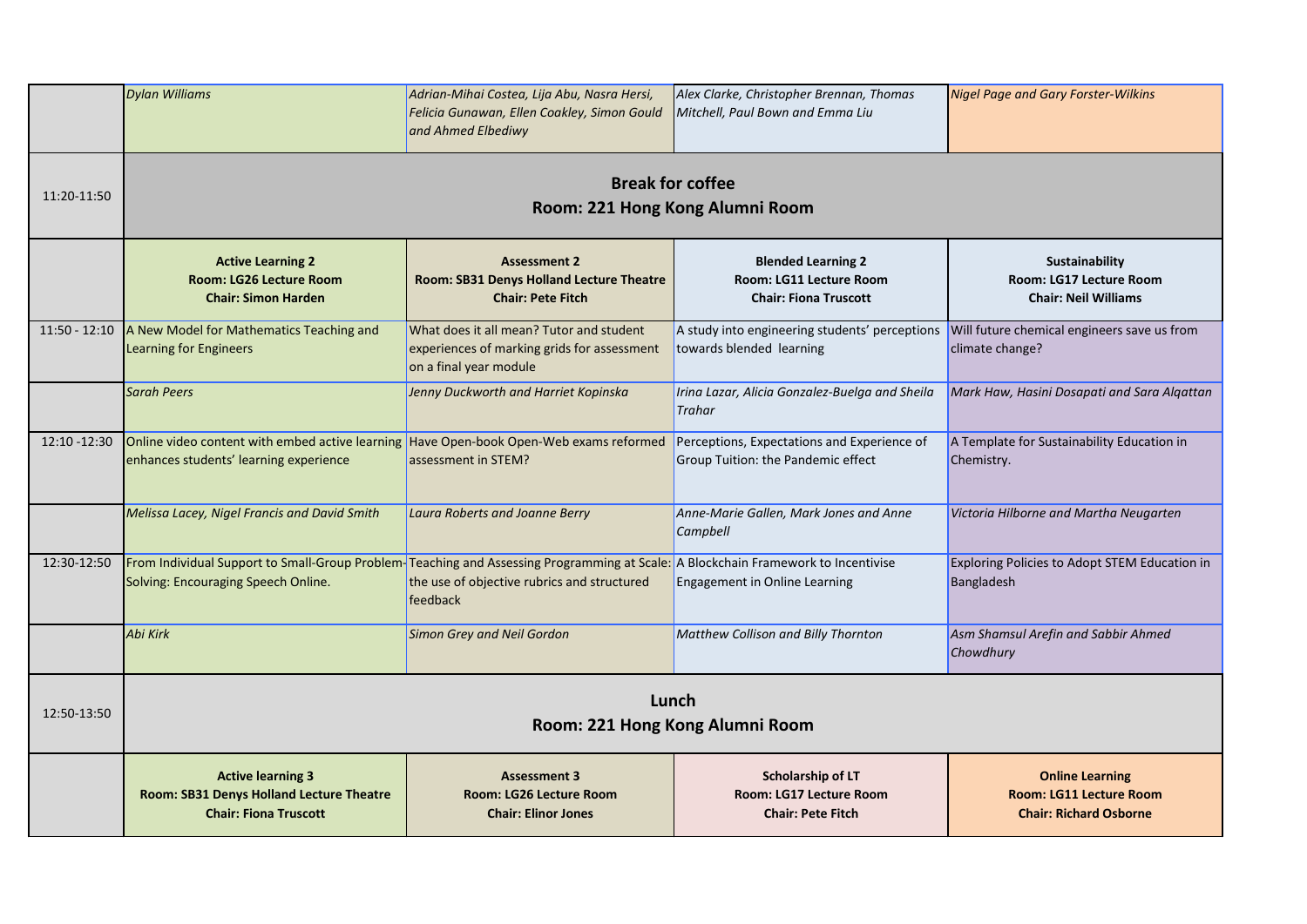| Workshop<br>13:50-14:50 | WS: Are you SERIOUS?! - Teaching Operations<br>Management through Serious Games:<br>PLEASE NOTE THAT PARTICIPANTS WILL NEED A<br><b>LAPTOP TO PARTICIPATE</b>   | WS: Towards Utopia: Training Teaching<br><b>Assistants to Mark Consistently</b>                                                        | WS: Growing an inclusive (field) teaching<br>environment                                           | Celebrating Innovation of Digital Learning Tools<br>in STEM Education                           |
|-------------------------|-----------------------------------------------------------------------------------------------------------------------------------------------------------------|----------------------------------------------------------------------------------------------------------------------------------------|----------------------------------------------------------------------------------------------------|-------------------------------------------------------------------------------------------------|
|                         | Lissy Langer, Thomas Volling and Ines Direito                                                                                                                   | Joel Ross, Becky Selwyn and Sean Lancastle                                                                                             | Elizabeth Hurrell, Simon Hutchinson and Lynda LearnSci Teaching Innovation Awards Winners<br>Yorke |                                                                                                 |
| 14:50-15:10             | Enabling Foundation Students during Transition:<br>A study on the impact of the Self Empowerment (RPEL) on Entry to STEM Degree<br>Journey on student wellbeing | Recognition of Prior Experiential Learning<br>Apprenticeship Programmes at the Open<br><b>University: Challenges and Opportunities</b> |                                                                                                    |                                                                                                 |
|                         | Mariko Kishi, Liz Olusegun-Osoba and Jacqueline Christine Gardner<br><b>Mary Phillips</b>                                                                       |                                                                                                                                        |                                                                                                    |                                                                                                 |
| 15:10-15:30             | Supporting students' transition to research<br>methods and statistics modules in a psychology<br>undergraduate course                                           | Gamifying Post COVID STEM Classroom for<br>better student Engagement                                                                   |                                                                                                    |                                                                                                 |
|                         | <b>Stephanie McDonald and Megan Barnard</b>                                                                                                                     | <b>Richa Mishra</b>                                                                                                                    |                                                                                                    |                                                                                                 |
| 15:30-16:00             | <b>Break for coffee</b><br>Room: 221 Hong Kong Alumni Room                                                                                                      |                                                                                                                                        |                                                                                                    |                                                                                                 |
|                         | <b>Decolonisation</b><br>Room: LG11 Lecture Room<br><b>Chair: Stephen Potts</b>                                                                                 | <b>Employability 1</b><br>Room: SB31 Denys Holland Lecture Theatre<br><b>Chair: Shannon Chance</b>                                     | <b>Pedagogic Research 1</b><br>Room: LG26 Lecture Room<br><b>Chair: Elinor Jones</b>               | <b>Student Support 1 / Mathematics</b><br>Room: LG17 Lecture Room<br><b>Chair: Simon Harden</b> |
| 16:00-16:20             | Decolonising and Diversifying the Biomedical<br>Sciences Curriculum at the University of Bristol                                                                | Experiences of women on computing student<br>placements                                                                                | Embedding a Theory of Change approach to<br>plan and disseminate STEM scholarship<br>projects      | Refreshing students' mathematical knowledge<br>via a massive open online course (MOOC)          |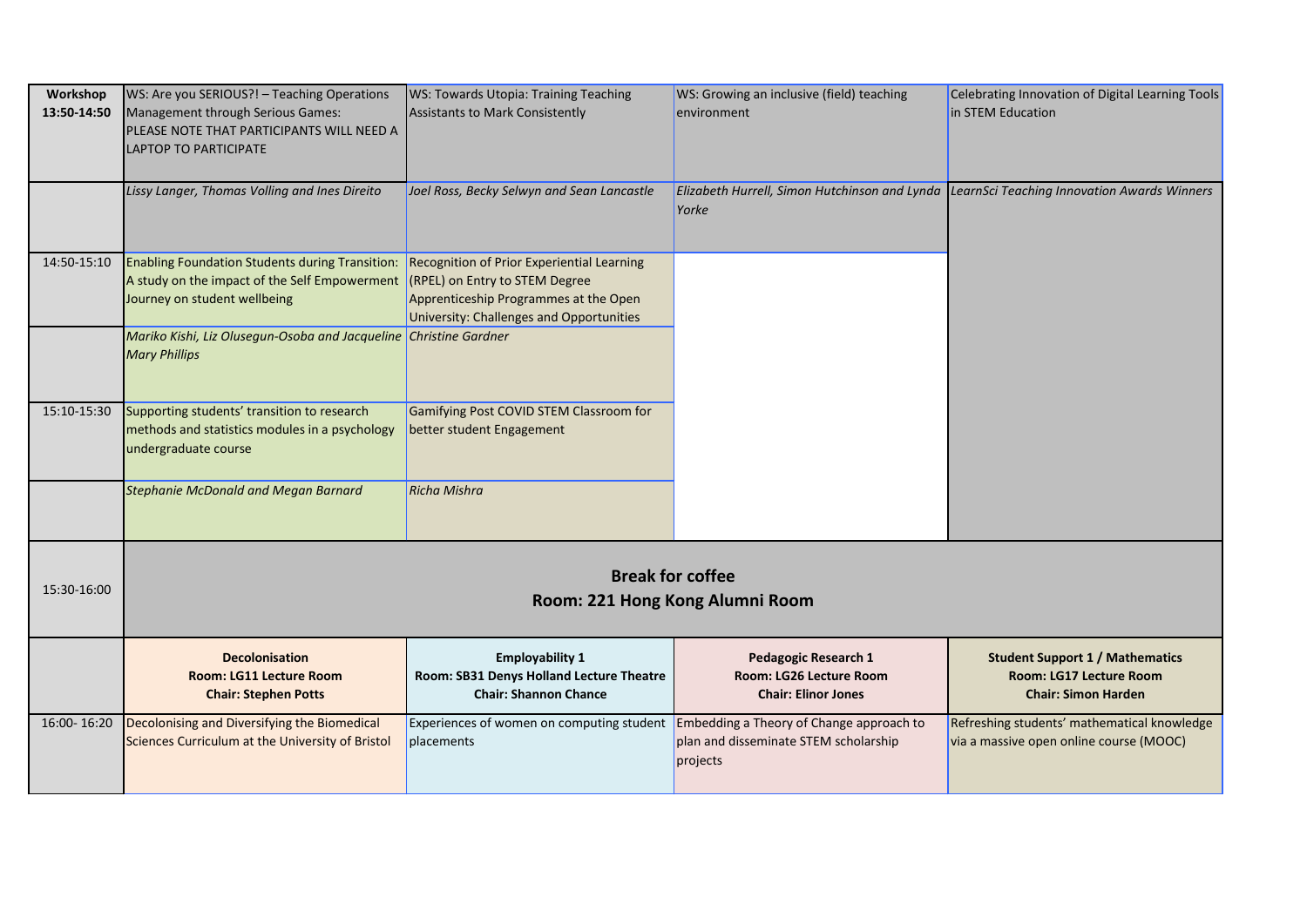|              | Alice Robson, Alessia Dalceggio, Bronwen<br><b>Burton and Caroline McKinnon</b>                                                                                                                                  | Sally Smith and Colin Smith                                                                                                                                                           | <b>Shailey Minocha and Trevor Collins</b>                                                                                            | <b>Lisa Mott and Ria Symonds</b>                                                                                                    |
|--------------|------------------------------------------------------------------------------------------------------------------------------------------------------------------------------------------------------------------|---------------------------------------------------------------------------------------------------------------------------------------------------------------------------------------|--------------------------------------------------------------------------------------------------------------------------------------|-------------------------------------------------------------------------------------------------------------------------------------|
| 16:20-16:40  | <b>Suggestions for Decolonising the Science</b><br>Curriculum                                                                                                                                                    | Design of an inclusive programme to<br>encourage more Black students to engage and statistics in Higher Education<br>embrace careers in the pharmaceutical<br>industry                | A review of group-based methods for teaching                                                                                         | Recognising and Coping with Maths Anxiety in<br>Adult Learners, Oral Presentation for Pedagogic<br>Research - (online presentation) |
|              | <b>Neil Williams</b>                                                                                                                                                                                             | Nigel Page, Jacqui Piner, Amanda Baker,<br>Martha Mador, Gilbert Ampem, Victoria<br>Ademisoye, Olivia Sealy and Zion Sengulay-<br><b>Thomas</b>                                       | <b>Tom Palmer and Elinor Jones</b>                                                                                                   | John Morgan                                                                                                                         |
| 16:40 -17:00 | A novel approach to decolonising the curriculum Does a life sciences student's demographic<br>via staff and student partnerships using an active background correlate with their access to<br>learning framework | careers and developmental opportunities and,<br>therefore their academic achievement as well<br>as graduate destinations?                                                             | Evaluate the benefits of early embedding<br>reflective practice into student experience and<br>personal skill development            | Statistics anxiety: does this differ by<br>qualification?                                                                           |
|              | <b>Angie Makri and Stephanie McDonald</b>                                                                                                                                                                        | Vanessa Armstrong, Sarah Griffin, Ross Good,<br>Sara Marsham, Beth Lawry, Matthew<br>Forshaw, Chris Wells, Damian Parry, Alison<br>Shaw, Lee Higham, Jessica Jung and Kate<br>Rothery | Sally Darwiche, Yasin Shafi, Lidya Bellaouane,<br>Jewel James, Aaron Williams, Ian Piper, Karen<br><b>Whiting and Ahmed Elbediwy</b> | Rachel Hilliam, Carol Calvert, Emma Steele and<br>Di Haigney                                                                        |
| 17:00-18:00  | <b>Poster Session</b><br>Room: 221 Hong Kong Alumni Room                                                                                                                                                         |                                                                                                                                                                                       |                                                                                                                                      |                                                                                                                                     |
| 18:45        | <b>Conference Dinner</b><br>Westminster pier<br><b>Golden Salamander</b>                                                                                                                                         |                                                                                                                                                                                       |                                                                                                                                      |                                                                                                                                     |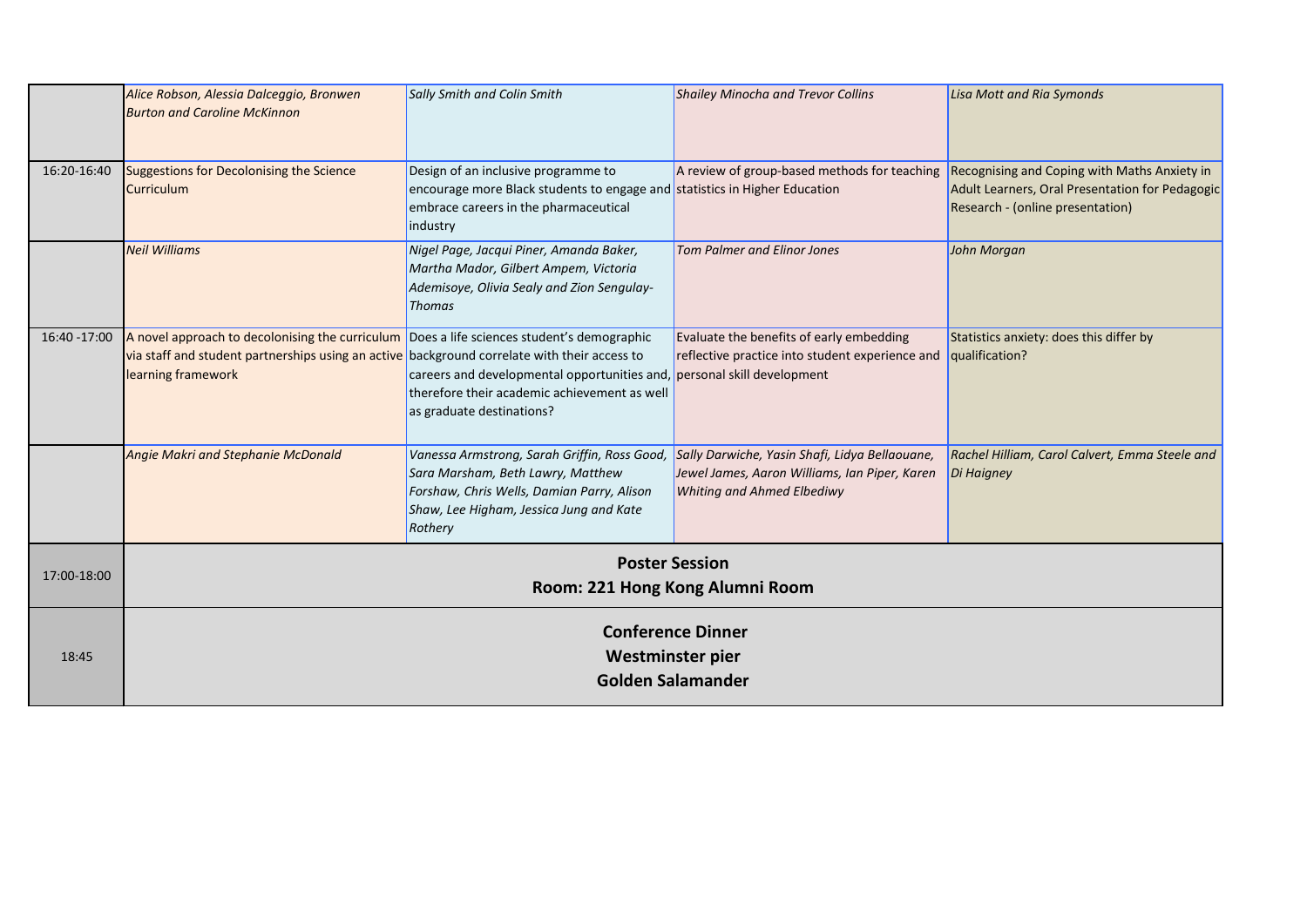| 9:00-9:20   | <b>Horizons in STEM Higher Education</b><br>BENTHAM HOUSE. 4-8 ENDSLEIGH GARDENS, LONDON, WC1H 0EG<br>Day 2<br><b>Thursday 30th June</b><br>Registration<br>Room: 221 Hong Kong Alumni Room     |                                                                                                                       |                                                                                                                                                                              |                                                                                                   |
|-------------|-------------------------------------------------------------------------------------------------------------------------------------------------------------------------------------------------|-----------------------------------------------------------------------------------------------------------------------|------------------------------------------------------------------------------------------------------------------------------------------------------------------------------|---------------------------------------------------------------------------------------------------|
| 9:20-9:50   | Plenary 2 - Brunel University student panel<br>Room: SB31 Denys Holland Lecture Theatre<br>Chair: Professor Katherine Holt (Vice Dean Education, Faculty of Mathematical and Physical Sciences) |                                                                                                                       |                                                                                                                                                                              |                                                                                                   |
|             |                                                                                                                                                                                                 |                                                                                                                       | time travel between rooms                                                                                                                                                    |                                                                                                   |
|             | <b>Active Learning 4</b><br>Room: LG17 Lecture Room<br><b>Chair: Sue Pawley</b>                                                                                                                 | <b>Assessment 4</b><br>Room: LG11 Lecture Room<br><b>Chair: Rachel Hilliam</b>                                        | <b>Equality Diversity and Inclusion 2</b><br>Room: LG26 Lecture Room<br><b>Chair: Anna Roffey</b>                                                                            | <b>Employability 2</b><br>Room: SB31 Denys Holland Lecture Theatre<br><b>Chair: Neil Williams</b> |
| 10:00-10:20 | A walk in the virtual woods $-$ embedding active<br>learning into immersive worlds                                                                                                              | On Unpacking the Coursework Assignment                                                                                | Measuring Student Awareness of Equality,<br>Diversity and Inclusion in the Chemical Sciences employability with another tool in the Work-                                    | Year in Research: Enhancing graduate<br>integrated Learning toolbox                               |
|             | <b>Joseph Berry and Alison Gibson</b>                                                                                                                                                           | <b>Emmanuel Tadjouddine</b>                                                                                           | <b>Dylan Williams and Khalku Karim</b>                                                                                                                                       | Laura Roberts, Penny Neyland, Nishan Clarke,<br>Wendy Harris and Aimee Pritchard                  |
| 10:20-10:40 | Using STEAM to power HPV vaccine awareness<br>and advocacy among Irish post-primary students experience in physics and chemistry                                                                | Collaborative exams to enhance student                                                                                | Designing inclusive learning environments:<br>Building learning communities, identifying<br>benefits, and overcoming barriers in blended<br>and active learning environments | The Changing Shape of Computing in the UK:<br>Perspectives from Higher Education and<br>Industry  |
|             | Iain Macdonald, Céline Healy, Eva Malone,<br><b>Richard Firth and Alexandra McDermott</b>                                                                                                       | Andrea Jimenez Dalmaroni and Stephen Potts                                                                            | Stephanie McDonald, Bethany Huntington and<br><b>Harriet Allen</b>                                                                                                           | Matthew Collison and Chris Phippen                                                                |
| 10:40-11:00 | <b>Building Primary and Secondary Computer</b><br>Science and Cybersecurity Teaching Self-Efficacy                                                                                              | Creating a collaborative feedback<br>environment to enhance the student<br>academic experience at Kingston University | Science Capital and Engineering Education:<br>Exploring the nature of engineering and its lack<br>of diversity in the United Kingdom                                         | Employability skills gained through<br>engagement with practical investigations                   |
|             | Michael Nowatkowski and Ashley Gess                                                                                                                                                             | Simon Lambe and Baljit Thatti                                                                                         | <b>Rory McDonald</b>                                                                                                                                                         | Janet Haresnape                                                                                   |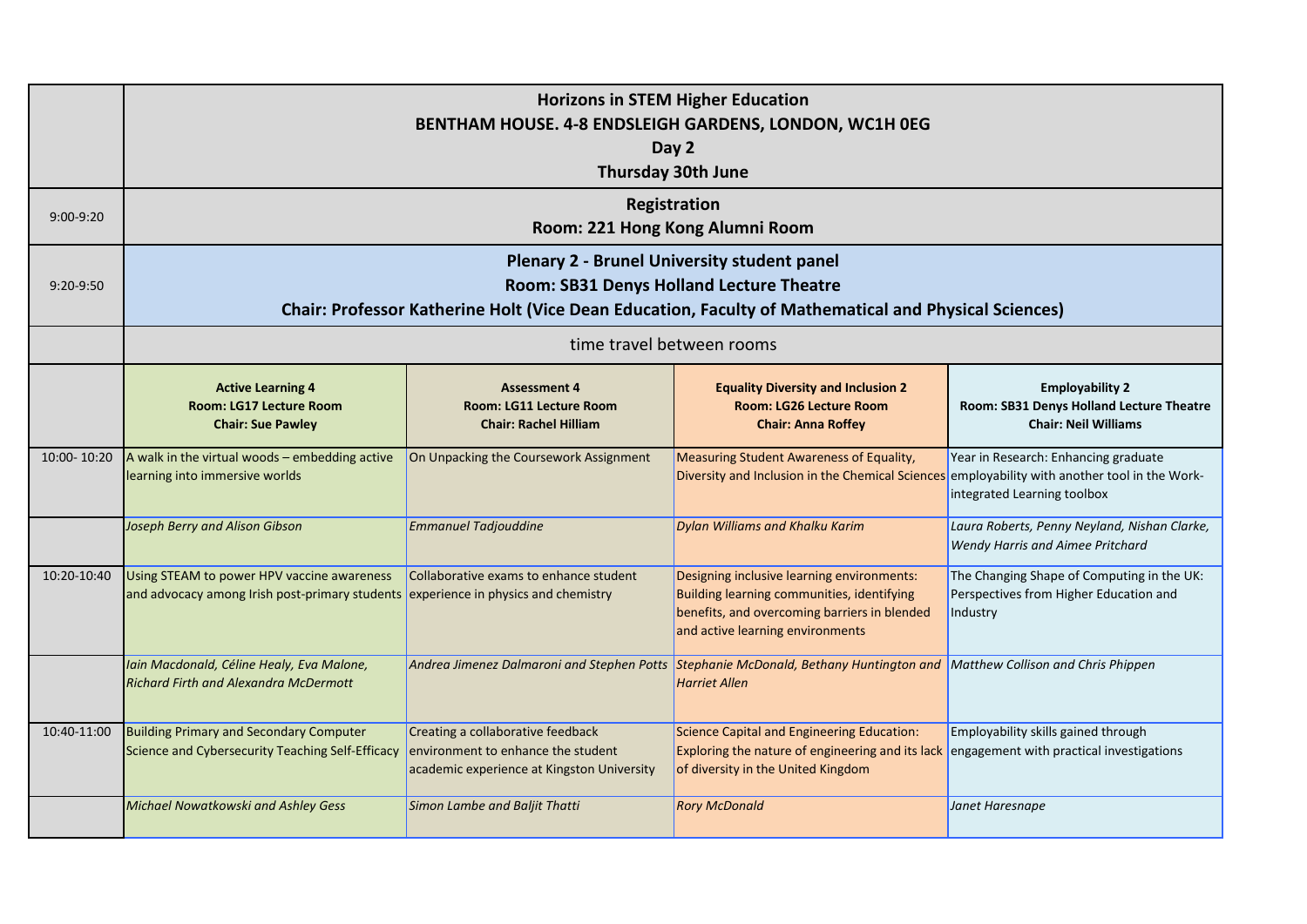| 11:00-11:20 | Enhancing anatomy and physiology education                                                   |                                              | Promoting a feedback dialogue with students: Are there value conflicts between Engineering    | Outreach in the curriculum: Impact on                                                           |
|-------------|----------------------------------------------------------------------------------------------|----------------------------------------------|-----------------------------------------------------------------------------------------------|-------------------------------------------------------------------------------------------------|
|             | through design of simulation suits                                                           | implementation and impact                    | & EDI?                                                                                        | transferable skills and science identity in                                                     |
|             |                                                                                              |                                              |                                                                                               | undergraduate and postgraduate students                                                         |
|             | Natasha Barrett and Elizabeth Lander                                                         | Pedro Barra, Angela Chale and Hilda          | Patricia Xavier and Natalie Al Kakoun                                                         | Katherine Rawlinson, Sue Campbell and                                                           |
|             |                                                                                              | Mulrooney                                    |                                                                                               | Melissa Lacey                                                                                   |
|             |                                                                                              |                                              |                                                                                               |                                                                                                 |
|             |                                                                                              | <b>Break for coffee</b>                      |                                                                                               |                                                                                                 |
| 11:20-11:50 |                                                                                              | Room: 221 Hong Kong Alumni Room              |                                                                                               |                                                                                                 |
|             |                                                                                              |                                              |                                                                                               |                                                                                                 |
|             | WS: Exploring different styles of online tuition to WS: Gamifying STEM Classrooms for Better |                                              | WS: Applying for an Advance HE                                                                | WS: Inclusion into what? - Unpacking                                                            |
| Workshop    | enhance student experience                                                                   | and Sustained Student Engagement             |                                                                                               | fellowship/award (sponsored by the Society for effective inclusive STEM teaching using "out-of- |
| 11:50-12:50 | Room: SB31 Denys Holland Lecture Theatre                                                     | Room: LG26 Lecture Room                      | Natural Sciences)                                                                             | STEM" perspectives                                                                              |
|             | Chair: Richard Osborne                                                                       | Chair: Hilda Mulrooney                       | Room: LG17 Lecture Room                                                                       | Room: LG11 Lecture Room                                                                         |
|             |                                                                                              |                                              | <b>Chair: Elinor Jones</b>                                                                    | Chair: Anna Roffey                                                                              |
|             | Janet Haresnape, Fiona Moorman and Janette                                                   | <b>Richa Mishra</b>                          | Sarah Gretton                                                                                 | Gabriel Cavalli, Agne Kocnevaite, Janet De                                                      |
|             | Wallace                                                                                      |                                              |                                                                                               | <b>Wilde and Colleen Cotter</b>                                                                 |
|             |                                                                                              |                                              |                                                                                               |                                                                                                 |
|             |                                                                                              |                                              |                                                                                               |                                                                                                 |
| 12:50-13:50 |                                                                                              | Lunch                                        |                                                                                               |                                                                                                 |
|             |                                                                                              | Room: 221 Hong Kong Alumni Room              |                                                                                               |                                                                                                 |
|             |                                                                                              |                                              |                                                                                               |                                                                                                 |
|             | <b>Equality Diversity and Inclusion 3</b>                                                    | <b>Student Support and wellbeing 2</b>       | <b>Pedagogic Research 2</b>                                                                   | <b>Active learning 5 / Engineering</b>                                                          |
|             | <b>Room: LG26 Lecture Room</b>                                                               | Room: SB31 Denys Holland Lecture Theatre     | <b>Room: LG11 Lecture Room</b>                                                                | <b>Room: LG17 Lecture Room</b>                                                                  |
|             | <b>Chair: Elinor Jones</b>                                                                   | <b>Chair: Pete Fitch</b>                     | <b>Chair: Mark Jones</b>                                                                      | <b>Chair: Ines Direito</b>                                                                      |
|             |                                                                                              |                                              |                                                                                               |                                                                                                 |
| 13:50-14:10 | Remodelling learning, teaching and assessment                                                | Exploring student and staff expectations and | Improving Delivery of Primary Science Through   Development of an interactive digital tool to |                                                                                                 |
|             | to support transitioning students                                                            | experiences of university life.              | <b>Teacher Development</b>                                                                    | encourage active learning in heat transfer                                                      |
|             |                                                                                              |                                              |                                                                                               |                                                                                                 |
|             | Laura Roberts, Joanne Berry, Penny Neyland,                                                  | Hilda M Mulrooney, Alison F Kelly,           | Andrea Mallaburn, Linda Seton and Victoria                                                    | Jonathan Macha, Rebecca Selwyn and Joel                                                         |
|             | Wendy Harris, Sophie Hocking and Aisling                                                     | Magdalena Dolecka, Noor U Khan and Vanee     | Brennan                                                                                       | Finnigan                                                                                        |
|             | <b>Devine</b>                                                                                | Sivagurunathan                               |                                                                                               |                                                                                                 |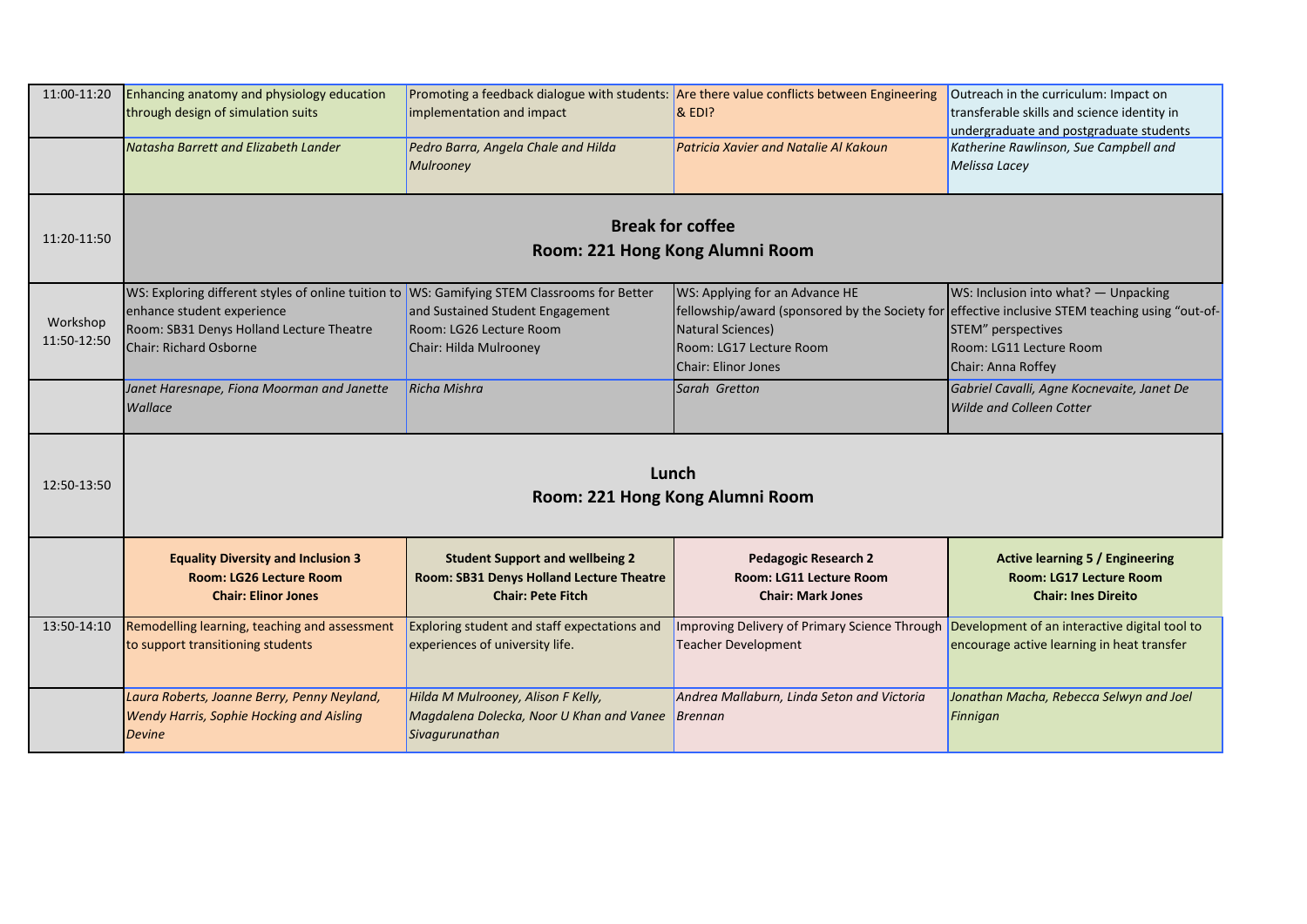| 14:10-14:30 | Influence of a diverse curriculum on students'<br>knowledge and attitudes to diversity in health<br>sciences<br>Elizabeth Lander and Natasha Barrett | Development of an enhanced personal and<br>professional development programme<br>supported through a tutee peer network to<br>facilitate transition, inclusion and belonging<br>Nigel Page, Darren Clarke, Annie Yonkers and<br><b>Tom Spurway</b> | Born in the USA - Exploring the PLTL Model in<br><b>U.K Higher Education</b><br>Lesley Howell and Redwan Shahid                                                 | Implementation of novel approaches in the<br>design of a first-year curriculum in<br><b>Architectural Engineering</b><br>Shannon Chance, Emanuela Tilley and Mariam<br><b>Makramalla</b> |
|-------------|------------------------------------------------------------------------------------------------------------------------------------------------------|----------------------------------------------------------------------------------------------------------------------------------------------------------------------------------------------------------------------------------------------------|-----------------------------------------------------------------------------------------------------------------------------------------------------------------|------------------------------------------------------------------------------------------------------------------------------------------------------------------------------------------|
| 14:30-14:50 | Caught ZZZing? Engineering Education and Gen Z Exploring the extent of maths anxiety within                                                          | the STEM faculty at a distance learning<br>University                                                                                                                                                                                              | Decolonising Computing education and<br>practice - a sociotechnical perspective                                                                                 | Situational Awareness in Aerospace<br><b>Engineering Education</b>                                                                                                                       |
|             | Robin Clark, Roger Penlington and Jane Andrews Susan Pawley and Sally Organ                                                                          |                                                                                                                                                                                                                                                    | <b>Steve Walker</b>                                                                                                                                             | Jason McFadzean and Patricia Xavier                                                                                                                                                      |
| 14:50-15:10 | Experiences of under-represented and widening<br>participation medical students during their time<br>at medical school                               | Peer group interactions with a blended<br>learning space, how students are using social<br>media to answer assessment questions.                                                                                                                   | A Review of Pedagogic Best Practice for<br>Technology-Driven Design Curriculum                                                                                  | Scholarly Empiricism in Engineering Education:<br>Developing Connected Engineers in a<br><b>Disjointed World</b>                                                                         |
|             | Alison Graham, Almaaz Shaikh, Katharine<br><b>Hubbard and Jason Boland</b>                                                                           | David Smith, Meleissa Lacey and Katherine<br>Rawlinson                                                                                                                                                                                             | Eujin Pei, James Self, Lucia Corsini and Federico<br>Colecchia                                                                                                  | Graeme Knowles, Nichola Knowles and Jane<br>Andrews                                                                                                                                      |
| 15:10-15:30 | <b>Break for coffee</b><br>Room: 221 Hong Kong Alumni Room                                                                                           |                                                                                                                                                                                                                                                    |                                                                                                                                                                 |                                                                                                                                                                                          |
|             | <b>Student Support 3</b><br>Room: LG17 Lecture Room<br><b>Chair: Janet Haresnape</b>                                                                 | <b>Projects</b><br><b>Room: LG11 Lecture Room</b><br><b>Chair: Nigel Page</b>                                                                                                                                                                      | <b>Public Engagement</b><br>Room: SB31 Denys Holland Lecture Theatre<br><b>Chair: Pedro Barra</b>                                                               | <b>Employability 3</b><br>Room: LG26 Lecture Room<br><b>Chair: Sarah Gretton</b>                                                                                                         |
| 15:30-15:50 | Improving undergraduate self-efficacy in science Practical or data-based projects? Types of<br>learning by leveraging the design process             | undergraduate capstone projects chosen by<br>distance-learning biology and environmental<br>science students at the Open University                                                                                                                | Art and Science Case Study: Increasing public<br>engagement in a non-science space and the<br>impact on the audience demographic with<br>students as presenters | Opportunities to enhance graduate<br>employability across the disciplines/                                                                                                               |
|             | Jennifer Bateman and Ashley Gess                                                                                                                     | Hannah Gauci, Julie Robson, Jon Golding and<br><b>Janette Wallace</b>                                                                                                                                                                              | Melissa Lacey, Catherine Duckett and<br><b>Katherine Rawlinson</b>                                                                                              | Simon O'leary                                                                                                                                                                            |